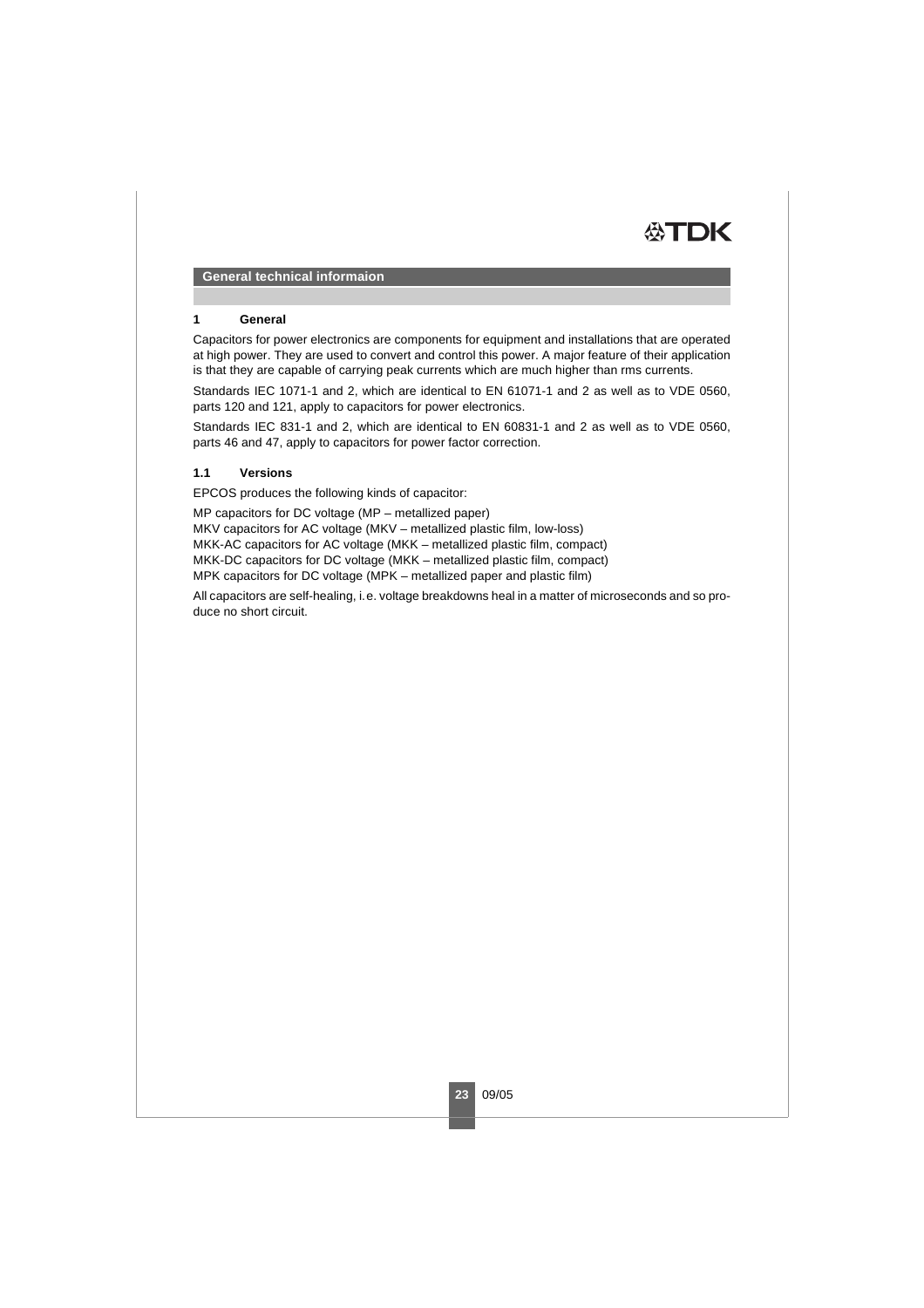

| Version        | Electrode                                                                                          | Impregnation                                                            | <b>Dielectric</b>                                                   |
|----------------|----------------------------------------------------------------------------------------------------|-------------------------------------------------------------------------|---------------------------------------------------------------------|
| MP capacitors  | Metal layer<br>vapor-deposited on<br>one side of paper.                                            | Hard wax<br>and oil                                                     | Paper, metallized on one side<br>Paper, non-metallized<br>KLK0820-8 |
| MKV capacitors | Metal layer<br>vapor-deposited on<br>two sides of paper.<br>Paper is not within<br>electric field. | Oil                                                                     | $2 \times$ metallized paper<br>Plastic film<br>KLK0819-5            |
| MKK capacitors | Metal layer<br>vapor-deposited on<br>one side<br>of plastic film.                                  | Dry<br>(filled with neither<br>liquid nor solid<br>impregnating agents) | Metallized plastic film<br>KLK0764-T                                |
| MPK capacitors | Metal layer<br>vapor-deposited on<br>one side of paper.                                            | Oil                                                                     | <i>mummummummummumm</i><br>Plastic film<br>KLK0873-Y                |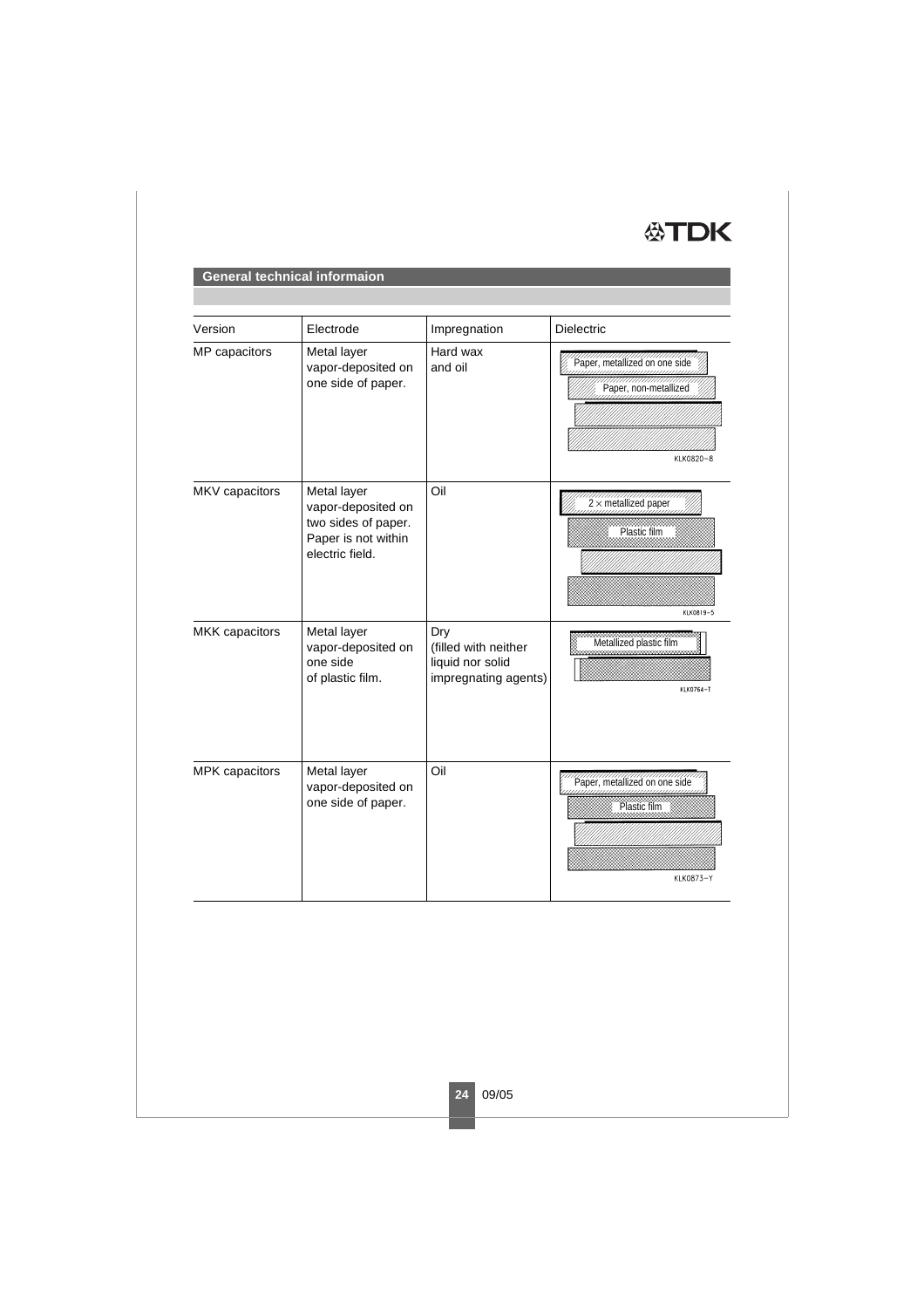

#### **1.2 Self-healing**

Breakdowns can occur under heavy electrical load as a result of weaknesses or pores in the dielectric. The integrity of self-healing capacitors is not affected by such breakdowns.

When a breakdown occurs, the dielectric in a breakdown channel is broken down into its atomic components by the electric arc that forms between the electrodes. At the high temperatures of as much as 6000 K, a plasma is created that explodes out of the channel region and pushes the dielectric layers apart. The actual self-healing process starts with the continuation of the electric arc in the propagating plasma. Here the metal layers are removed from the metal edges by evaporation. Insulation areas are formed. The rapid expansion of the plasma beyond the areas of insulation and its cooling in the areas of less field strength allow the discharge to extinguish after a few microseconds.

The area of insulation that is created is highly resistive and voltage-proof for all operating requirements of the capacitor. The self-healing breakdown is limited in current and so it does not represent a short circuit. The self-healing process is so brief and low in energy that the capacitor also remains fully functional during the breakdown.

### **1.3 Contacting**

The end faces of the windings are contacted by metal spraying to ensure a reliable and low-inductance connection between the leads and layers. The leads are welded or soldered to these end faces, brought out through insulating elements (ceramic or plastic) and soldered to the terminals.

MKK capacitors have a special end face design (wave cut).

## <span id="page-2-0"></span>**1.4 Impregnation**

#### **1.4.1 Solid and liquid impregnating agents**

All hollows between the windings and between the windings and the case are filled with an impregnating agent. Besides increasing dielectric strength, this improves heat dissipation from inside a capacitor.

The impregnating agents that we use are free of PCB and halogens. They consist of mineral oil, hard wax and pure synthetic hydrocarbons that partly contain small quantities of conventional additives (stabilizers). For waste disposal refer to [section 11](#page-19-0) "End of use and disposal".

#### **1.4.2 Gaseous impregnating agents**

In this case, all hollow spaces are filled with inert insulating gases. The impregnating gas is filled into the capacitor after vacuum drying has been completed.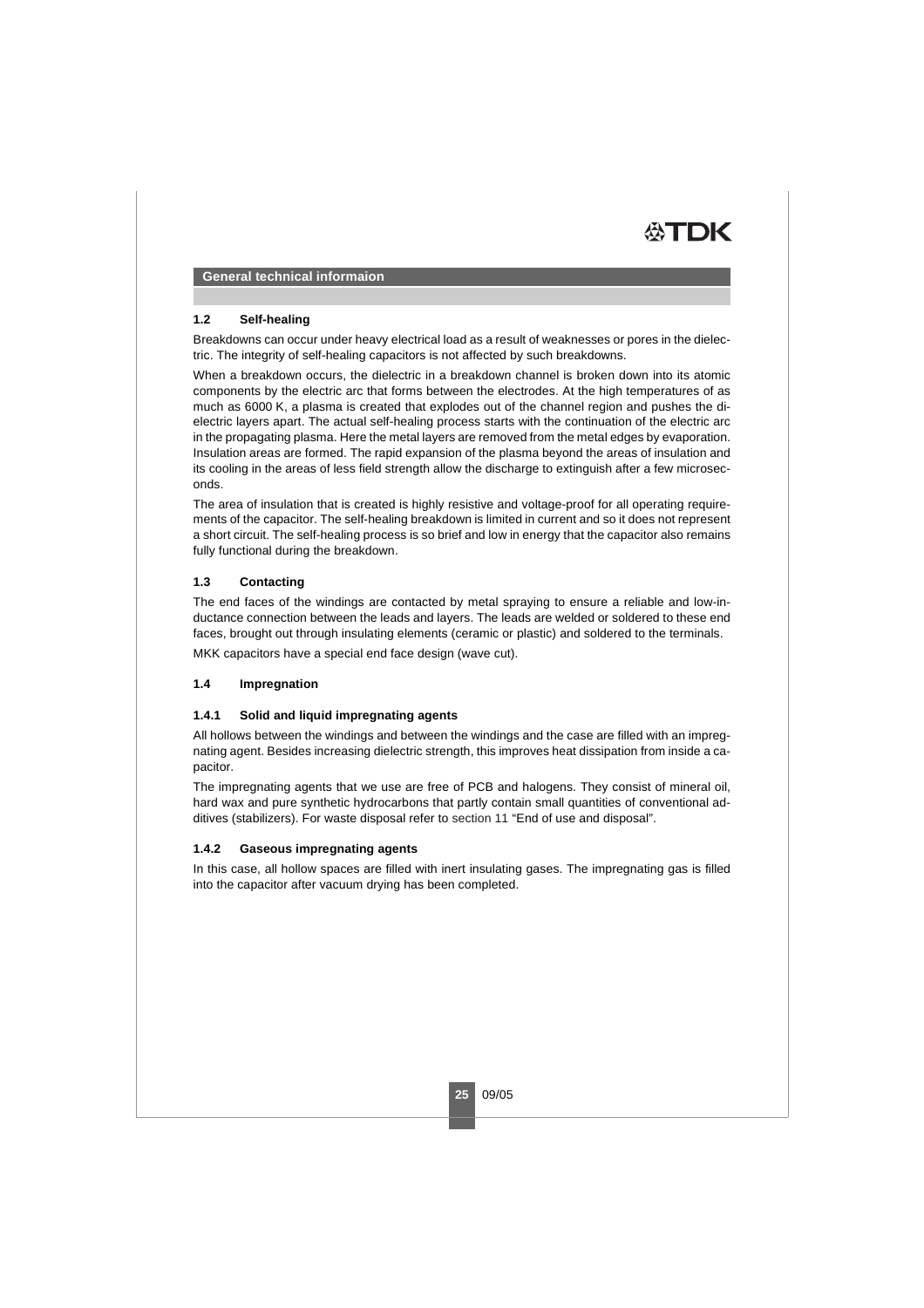

#### **2 Characteristics**

The following definitions apply to power capacitors according to IEC 1071. For capacitors for power factor correction refer to page 297.

## **2.1 Capacitance**

# 2.1.1 Rated capacitance C<sub>R</sub>

This is referred to a test temperature of 20 °C and a measuring frequency range of 50 to 120 Hz.

#### **2.1.2 Capacitance tolerance range**

This is the range within which the actual capacitance may differ from rated capacitance. The actual capacitance is to be measured at a temperature of 20 °C.

### **2.1.3 Temperature dependence of capacitance**

The capacitance variation in the permissible temperature range is not linear, but it is reversible. [Bild 1](#page-3-0) shows the characteristic change in capacitance ΔC/C as a function of test temperature for MP, MKV and MKK capacitors. No uniform curve is possible for MPK capacitors because of the combined paper/film dielectric.



## <span id="page-3-0"></span>**2.1.4 Capacitance drift**

Capacitance is subject to irreversible in addition to reversible changes, i.e. capacitance drift, the sum of all time-dependent, irreversible changes of capacitance during operating life. This variation is stated in percent of the value at delivery. The typical figure is  $+1/-3$  %.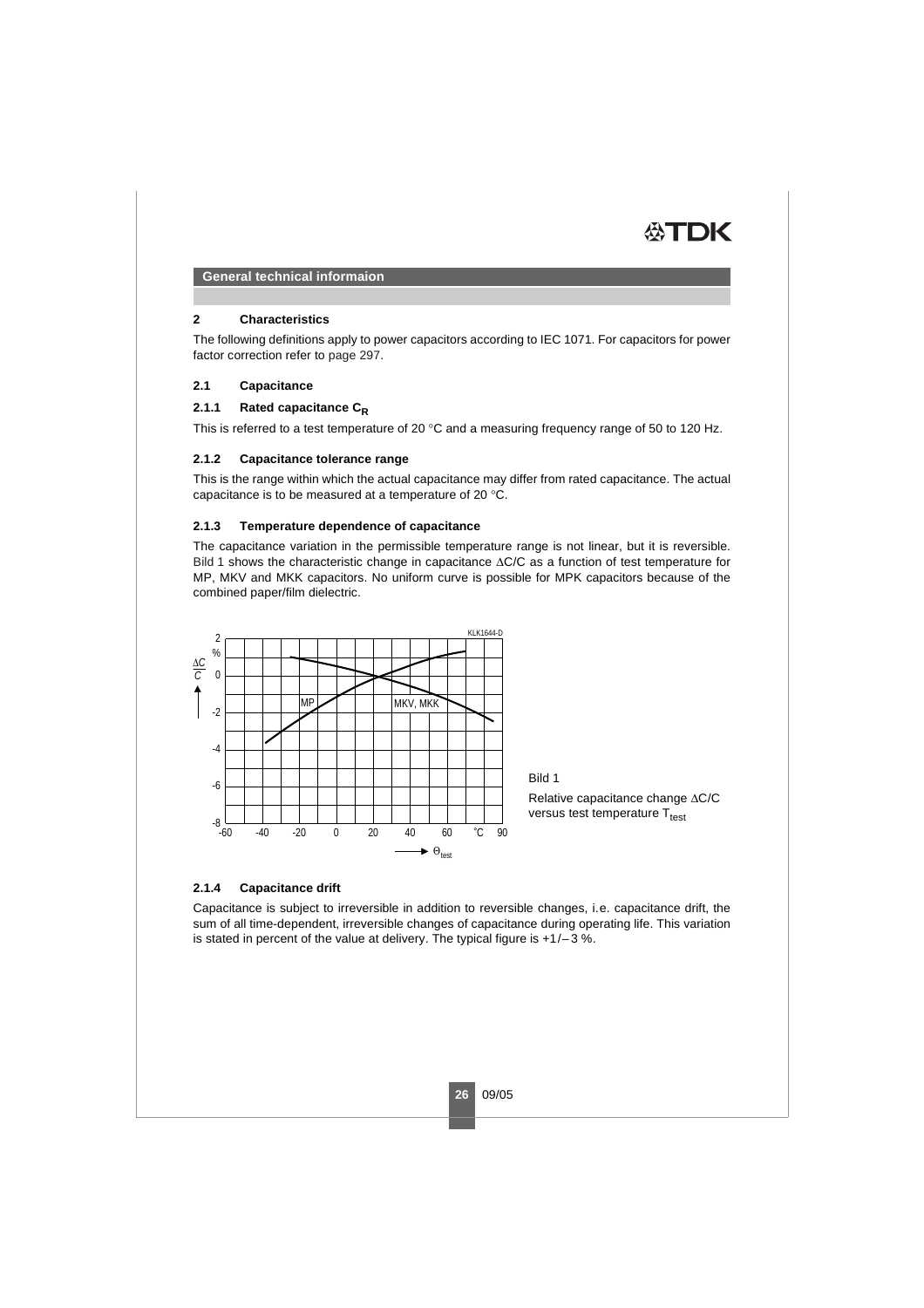

## **2.2 Voltages**

## 2.2.1 Rated AC voltage U<sub>R</sub>

The maximum operating recurrent peak voltage of either polarity of a reversing type waveform for which the capacitor has been designed.

Unlike what is common in other standards therefore, the rated voltage U<sub>R</sub> is not the rms value but the maximum or peak value of the capacitor voltage.

The voltage at which the capacitor may be operated is dependent on other factors (especially current and frequency) besides rated voltage.

## **2.2.2 Rated DC voltage UR**

The maximum operating peak voltage of either polarity but of a non-reversing type waveform, for which the capacitor has been designed, for continuous operation.

## **2.2.3 Symmetric alternating voltage ûac**

The peak values of a symmetrical alternating voltage  $\hat{u}_{ac}$  applied to the capacitor is a decisive factor for the dielectric losses (also refer to chapter "Thermal Design of Capacitors for Power Electronics").

$$
(P_D = \hat{u}_{ac}^2 \cdot \pi \cdot f_0 \cdot C \cdot \tan \delta_0)
$$
\n<sup>(1)</sup>

The thermal data sheet information (diagram  $P_D$  versus  $f_0$ ) applies to the following  $\hat{u}_{ac}$  values:

**Figure 2a** for DC capacitors:

**Figure 2b** for AC capacitors:  $\hat{u}_{ac} = U_R$  (AC)

 $\hat{u}_{ac} = 0.1 \cdot U_{R}$  (DC) (peak value of the superimposed ripple voltage is 10 % of the rated DC voltage)

(peak value of the applied AC voltage



**Figure 2c** for GTO snubber capacitors:  $\hat{u}_{ac} = U_R (DC) / 2$ (peak value of the symmetrical AC voltage is equal to half the rated DC voltage)

is the rated AC voltage)



**27** 09/05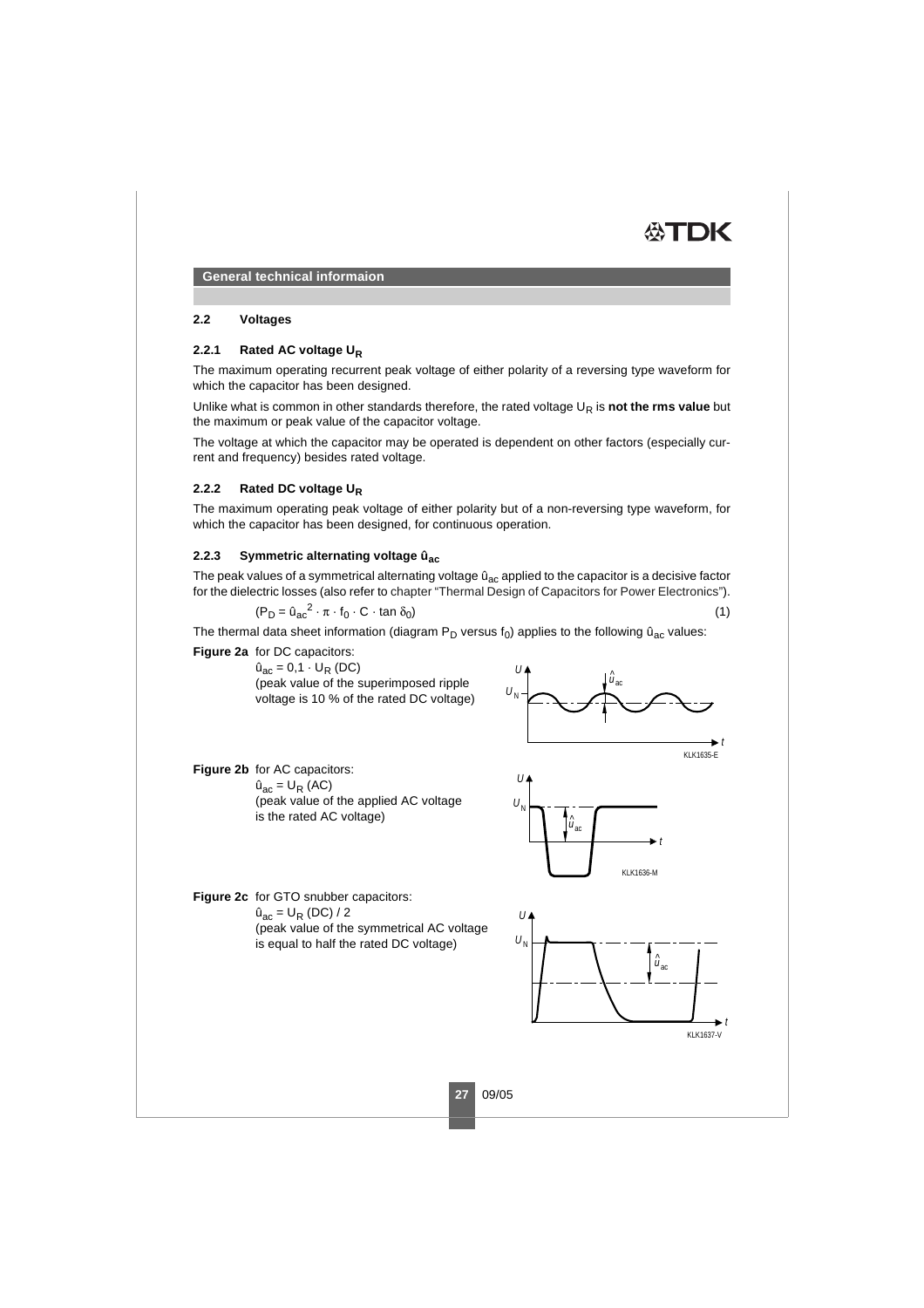

#### **2.2.4 Max. recurrent peak voltage û**

This is the permissible, max. recurrent peak voltage that may appear for max. 1 % of the period.



Bild 3 Permissible, max. recurrent peak voltage û

7

## **2.2.5 Insulation voltage Uins**

The rms rated value of the insulation voltage of capacitive elements and terminals to case or earth. If not specified, the rms value of the insulating voltage is equivalent to the rated voltage divided by  $\sqrt{2}$ .

The value is stated in the selection tables and the individual data sheets.

## **2.2.6 Non-recurrent surge voltage us**

A peak voltage induced by a switching or any other disturbance of the system which is allowed for a limited number of times and for durations shorter than the basic period.

Max. duration: 50 ms/pulse Max. count: 1000 (during load)





Bild 4

Surge voltage u<sub>s</sub> DC capacitors



Surge voltage u<sub>s</sub> AC capacitors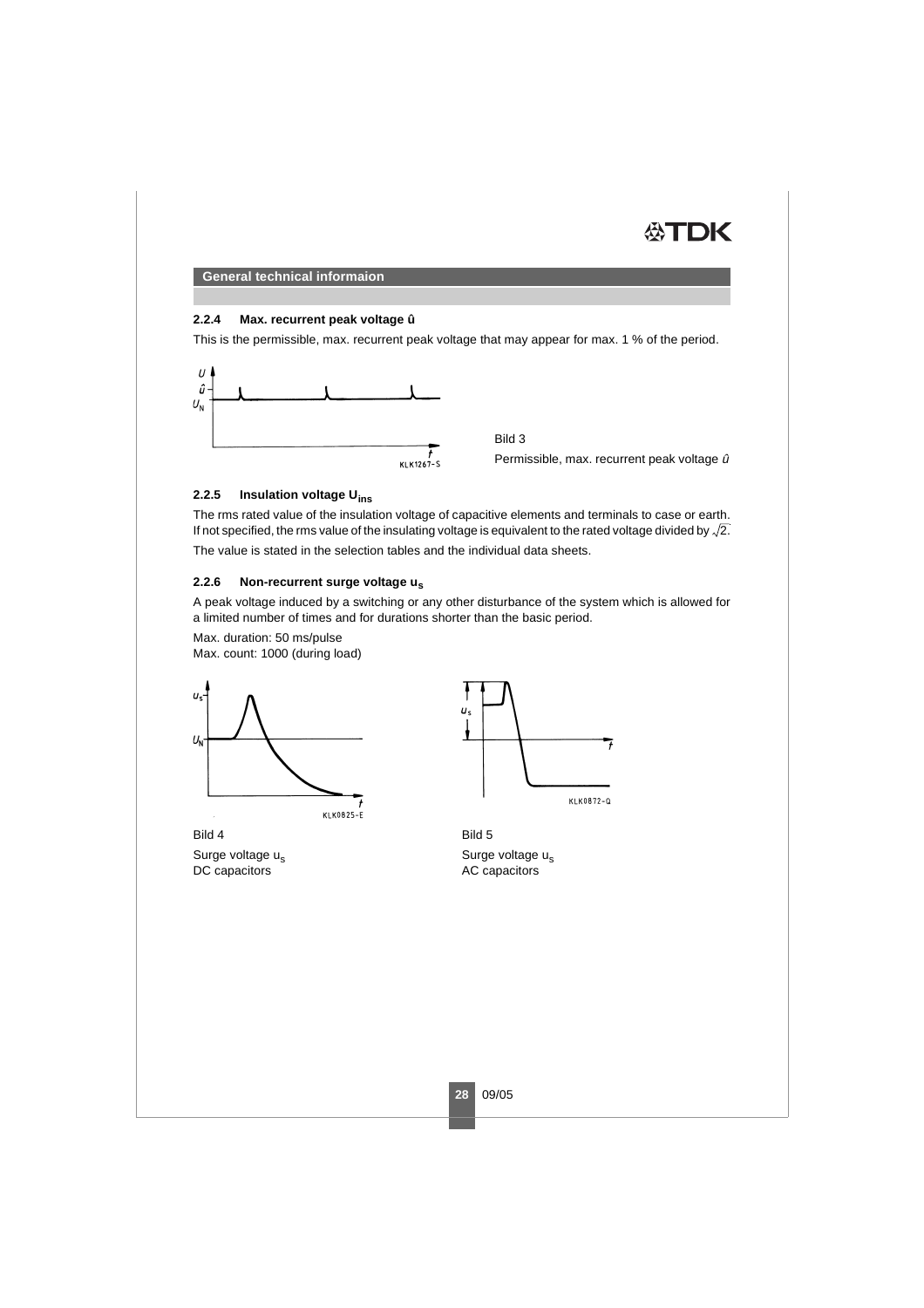# **2.2.7 Testing of dielectric strength**

# Voltage test between terminals  $U_{TT}$

Every capacitor shall be subjected for 10 s to either test of the following table. The choice is left to the manufacturer. During the test neither puncture nor flashover shall occur. Self-healing breakdowns are permitted. In the case of units with all elements in parallel, operation of internal element fuse(s) is permitted, provided the capacitance tolerances are still met.

|                           | AC capacitors (self-healing) | DC capacitors (self-healing) |
|---------------------------|------------------------------|------------------------------|
| AC test voltage rms value | 1,25 $\mathsf{U}_\mathsf{P}$ |                              |
| DC test voltage           | $1,75 \text{ U}_{\text{R}}$  | $1.5 U_{\rm B}$              |

#### **Notes**

- The duration may be reduced to 2 s provided the voltage is increased by 10%.
- The AC test voltage may be 50 Hz or 60 Hz.
- The test voltage indicated in the above table can be reduced if capacitors are intended for intermittend duty or for short service duration; the new values shall be agreed upon between manufacturer and purchaser.

## AC voltage test between terminals and case  $U_{TC}$

Units having all terminals insulated from the case shall be subjected for 10 s to a voltage applied between the terminals (joined together) and the case.

The test voltage values are the following:

 $U_{\text{TC}}$  = 2  $U_{\text{ins}}$  + 1000 V or 2000 V whichever is the highest value where  $U_i$  is the insulation voltage.

The insulation voltage of the capacitor shall be specified by the user. The insulating voltage is equal to the nominal voltage of the capacitor, divided by/2 unless otherwise specified. During the test, neither puncture nor flashover shall occur. The test shall be performed, even if one of the terminals is intended to be connected to the case in service. Units having one terminal permanently connected to the case shall not be subjected to this test.

The test is omitted for single-pole capacitors on which a terminal is firmly connected to the metal case (e.g. B25835) and for capacitors with a fully insulated case (e.g. B25856).

# **2.3 Currents**

#### **2.3.1 Maximum current Imax**

The maximum rms current for continuous operation.

# **2.3.2 Maximum peak current î**

The maximum current amplitude which occurs instantaneously during continuous operation.

The maximum peak current and the maximum rate of voltage rise  $(du/dt)_{max}$  on a capacitor are related as follows:

$$
\hat{\mathbf{i}} = \mathbf{C} \cdot (\mathbf{d}u/\mathbf{d}t)_{\text{max}} \tag{2}
$$

î is stated in selection charts and data sheets.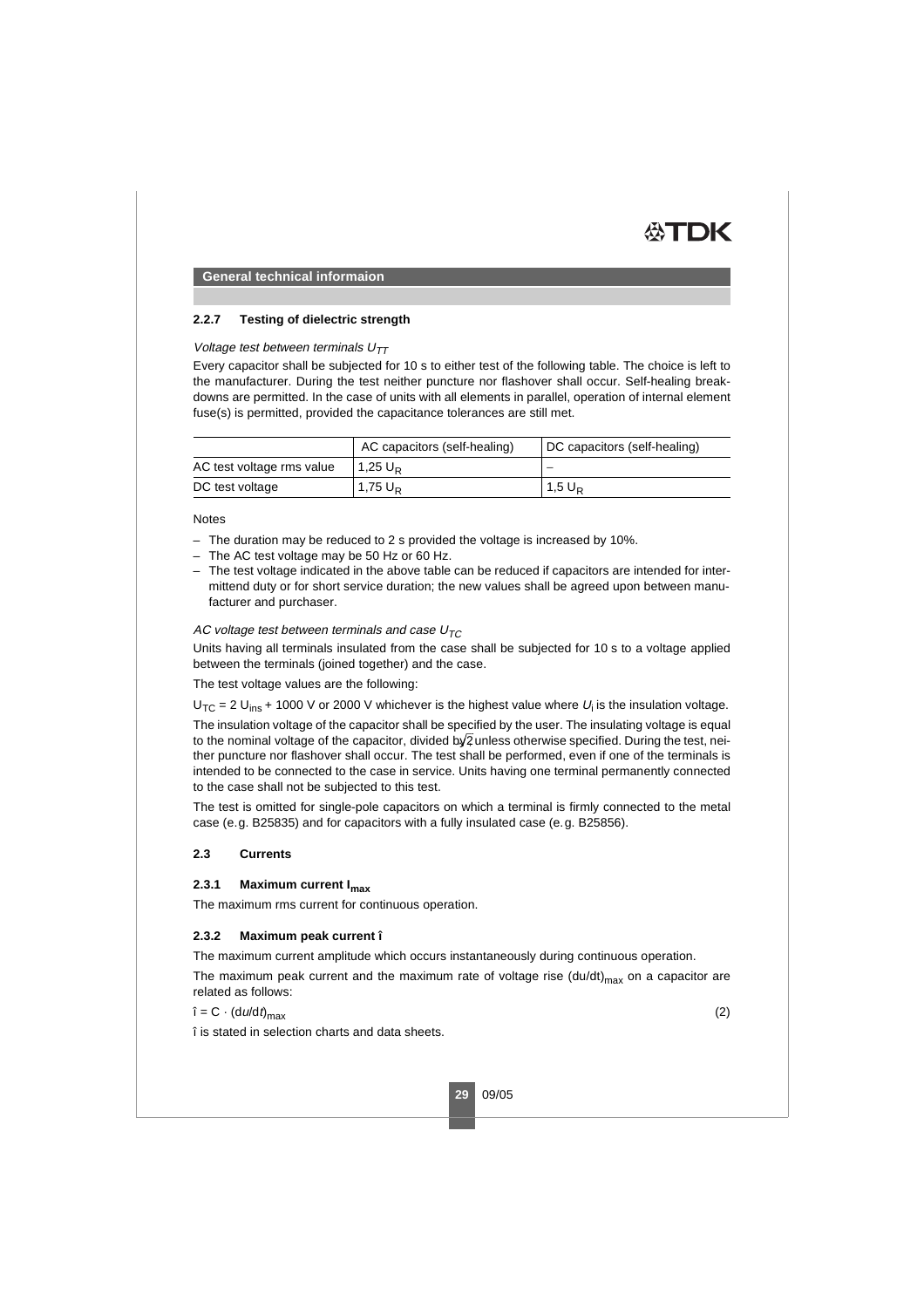# **2.3.3 Maximum surge current Is**

The admissible peak current induced by a switching or any other disturbance of the system which is allowed for a limited number of times.

 $I_s = C \cdot (du/dt)$  (3)

Max. duration: 50 ms/pulse

Max. count: 1000 (during load)

The value is stated in selection charts and data sheets.

# **2.3.4 Rate of voltage rise du/dt**

The rate of voltage rise du/dt is limited by the peak current handling capability of the contacts or the self-inductance of a capacitor.

| $\frac{du}{dt} = \frac{1}{C}$ | (4) |
|-------------------------------|-----|
|                               |     |

# 2.4 Energy content W<sub>N</sub>

The energy content is calculated from the rated capacitance and rated voltage values.

 $W_N = \frac{1}{2} G_N \cdot U_N^2$ 2  $(5)$  $W_N$  energy content Ws<br>C<sub>N</sub> rated capacitance F  $C_N$  rated capacitance F<br>U<sub>N</sub> rated voltage V rated voltage

# 2.5 Self-inductance L<sub>self</sub>

The self-inductance is produced by the inductance of the terminals and the windings. Because of the special kind of contacting in self-healing capacitors (large-area metal spraying covering all windings), the self-inductance is particularly low.

The resonance frequency is accordingly high for all capacitors.

# **2.6 Insulation resistance Rins and self-discharge time constant •**

The insulation values for the individual components, according to the capacitance, are stated as an insulation resistance in M $\Omega$  or a self-discharge time constant  $\tau$  in seconds. In this data book minimum figures at delivery are stated.

 $\tau = R_{ins} \cdot C$  (6)

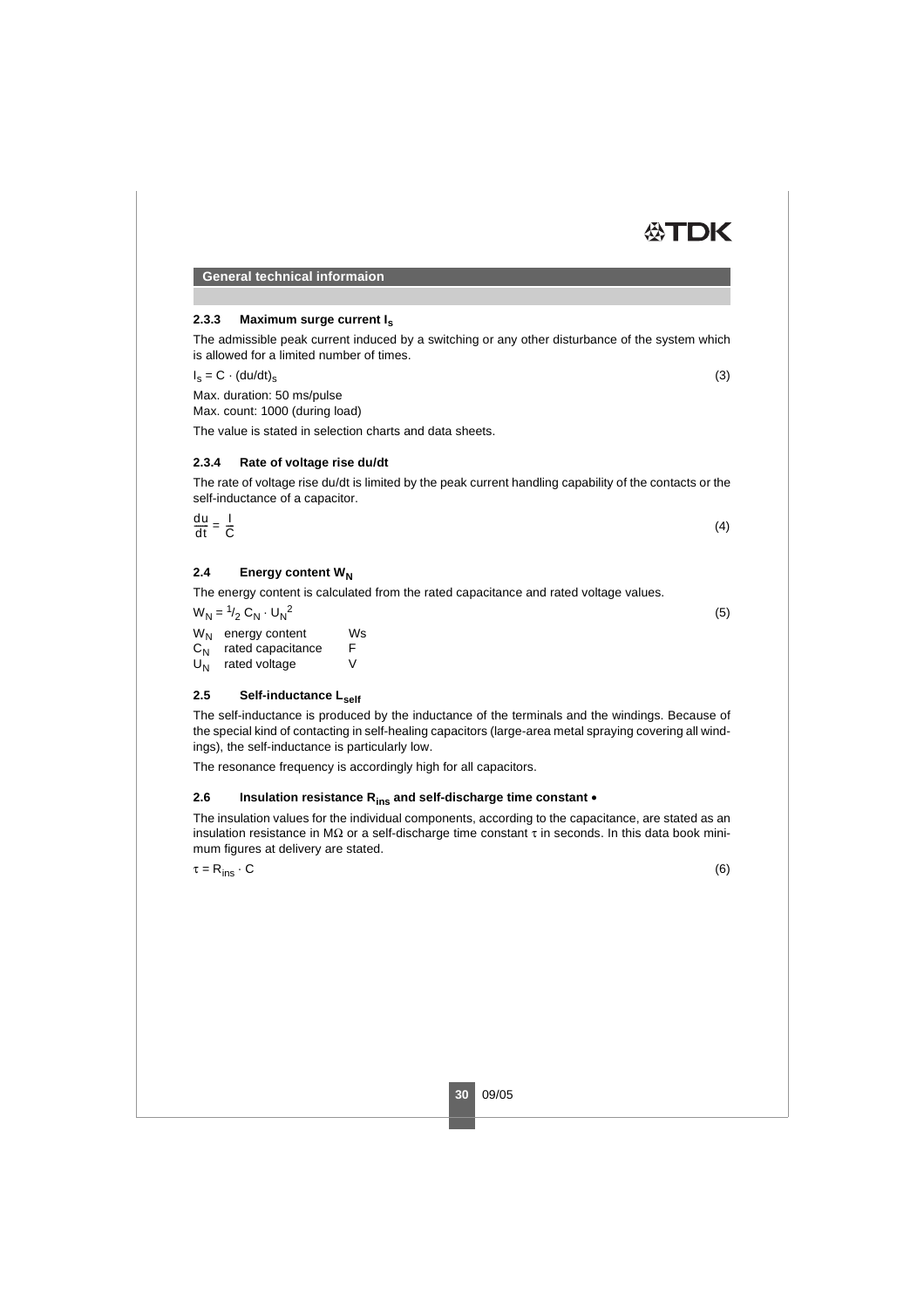

### **2.7 Time and frequency**

### **2.7.1 Duration of fundamental to**

This is the duration of the fundamental oscillation after which all processes are cyclically repeated. The duration of the fundamental  $(t_0)$  and the fundamental frequency  $(f_0)$  are related:

$$
f_0 = \frac{1}{t_0} \tag{7}
$$



Bild 6 Duration of fundamental  $t_0$  (cyclic)

## **2.8 Capacitor losses**

#### 2.8.1 Series resistance R<sub>s</sub>

Resistive losses occur in the electrodes, in the contacting and in the inner wiring. These are comprised in the series resistance  $R_{\rm s}$  of a capacitor.

The series resistance R<sub>S</sub> generates the ohmic losses ( $1^2 \cdot R_S$ ) in a capacitor. It is largely independent of frequency. The figures stated in selection charts apply to 20 °C capacitor temperature.

The R<sub>s</sub> figure at maximum hot-spot temperature is used to calculate ohmic losses. For conversion factors, see chapter "Thermal Design of Capacitors for Power Electronics".

# **2.8.2 Dielectric dissipation factor tan •<sup>0</sup>**

The dissipation factor tan  $\delta_0$  of the dielectric is assumed to be constant for all capacitors in their frequency range of use. The figures stated in data sheets apply to rated operation.

#### **2.8.3 Dissipation factor tan •**

The equivalent circuit diagram used for the losses in a capacitor can be shown as in [figure 7.](#page-8-0)

<span id="page-8-0"></span> $\mathcal{C}_{\mathcal{C}}$ **FSR** Bild 7 Simplified equivalent circuit diagram of a capacitor KLK0828-4

 $L_{\text{self}}$  = self-inductance

ESR = equivalent series resistance, representing entire active power in capacitor.

The self-inductance and capacitance of a capacitor produce its resonance frequency (natural frequency).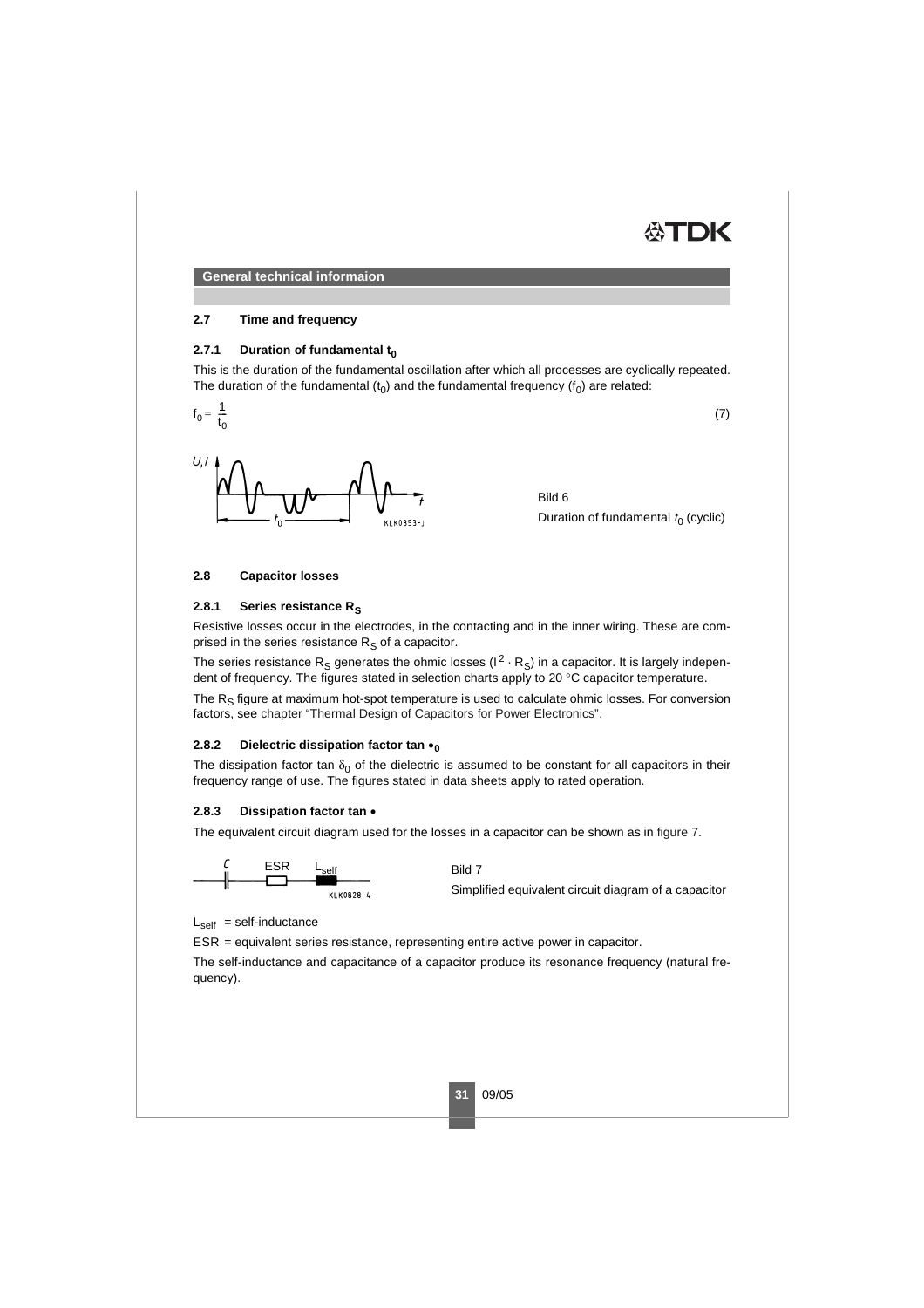



The relation of the dissipation factor to the frequency is illustrated by the following example:

tan  $\delta_0$  dissipation factor of dielectric<br>C capacitance

C capacitance F<br>R<sub>S</sub> series resistance  $\Omega$ 

series resistance

From this the frequency dependence of the equivalent series resistance can be derived:

$$
\text{ESR} = \frac{\tan \delta}{\omega \cdot C} = R_{\text{S}} + \frac{\tan \delta_0}{\omega \cdot C}
$$
 (9)

ESR equivalent series resistance Ω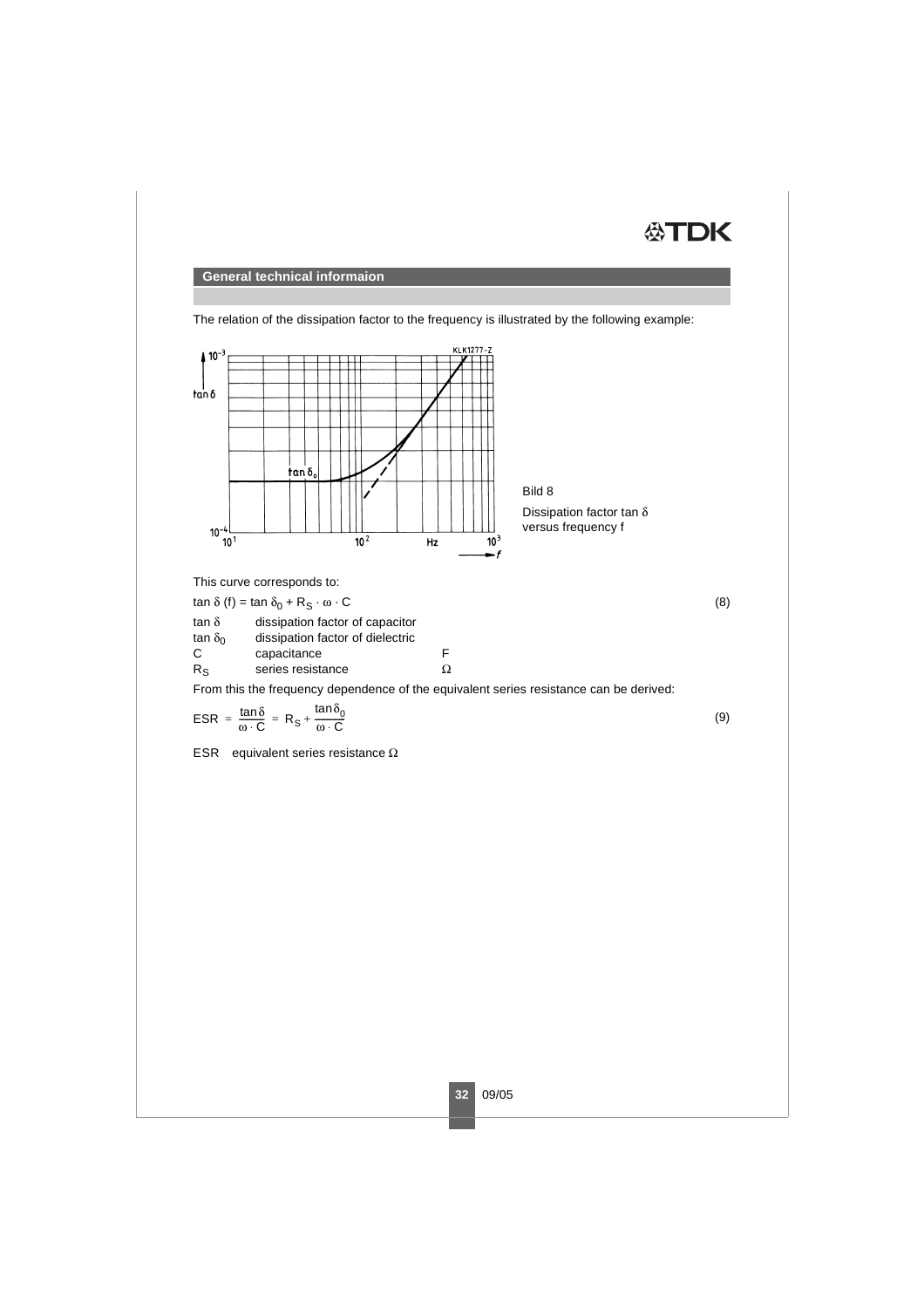

#### 2.8.4 Thermal resistance R<sub>th</sub>

The thermal resistance is defined as the ratio of a temperature difference and the power dissipation that is produced in a capacitor. The decisive factor here is  $\Delta T_{\text{can}}$ : the temperature difference between an external reference point of the coolant (e.g. air) surrounding the capacitor and the hot spot (zone with the highest temperature occurring in the component).

In a steady state:

$$
R_{th} = \frac{\Delta T_{cap}}{P}
$$
 (10)

 $R_{th}$  thermal resistance<br> $\Delta T_{\text{con}}$  temperature difference between hot spot and ambient K  $\Delta T_{cap}$  temperature difference between hot spot and ambient K<br>P power dissination power dissipation

The temperature difference depends on a large number of different factors. Among other things the thermal resistance is a function of the working temperature or power dissipation of the capacitor. The qualitative nature of this factor is shown in [figure 9](#page-10-0) for an exemplary capacitor.



<span id="page-10-0"></span>Bild 9 Thermal resistance  $R_{th}$  versus capacitor power dissipation P

The calculations are checked on high-power test inverters. Here the capacitors can be subjected to the following loads in a unipolar and bipolar mode:

| Rated voltages          | up to 7000 V         |
|-------------------------|----------------------|
| Rms currents            | up to approx. 1000 A |
| Max. peak currents      | up to 2000 A         |
| Fundamental frequencies | up to 2000 Hz        |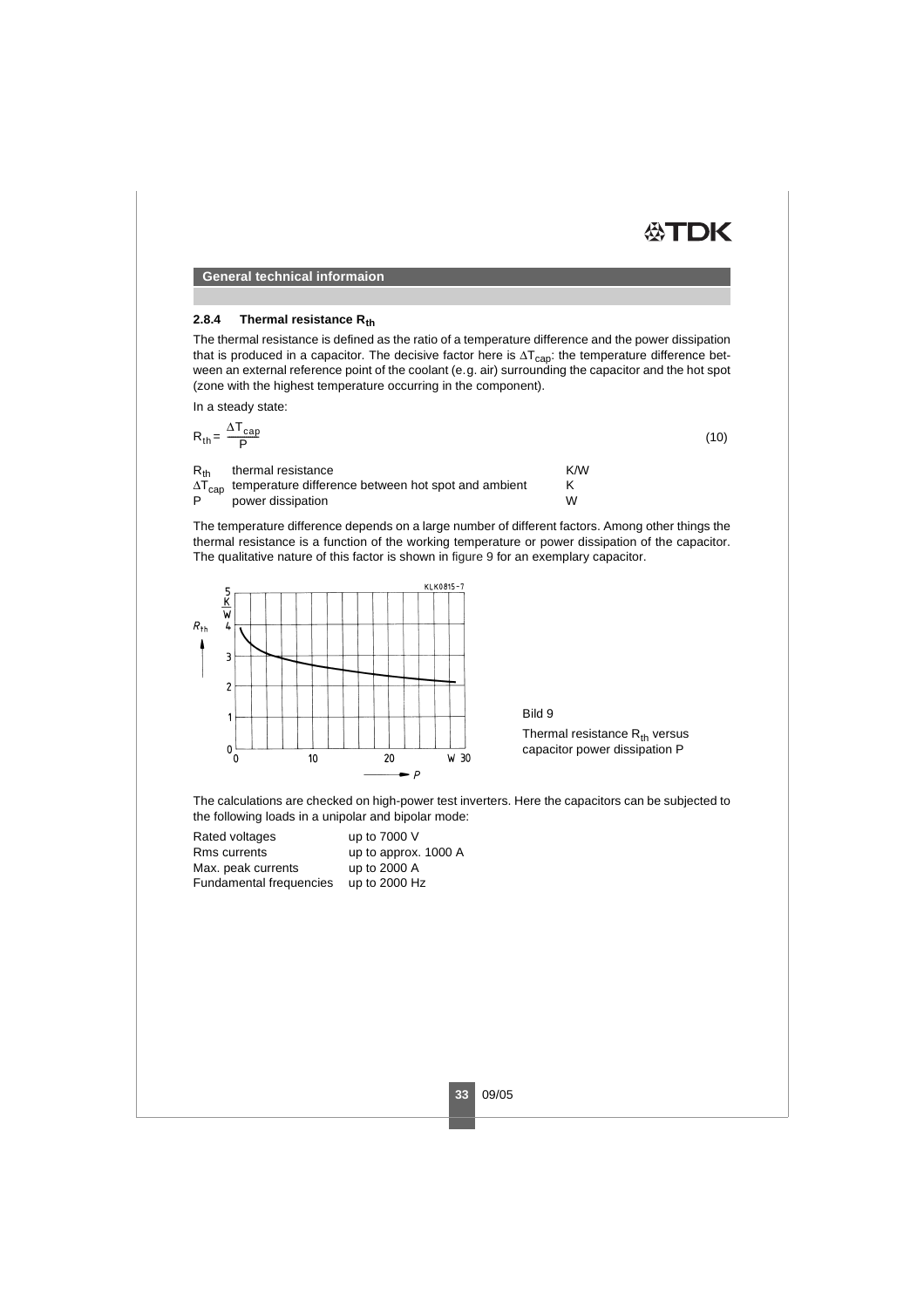

### **2.8.5 Thermal time constant •th**

The thermal time constant  $\tau_{th}$  can be calculated with sufficient accuracy for our capacitors from the specific thermal capacitance (approx. 1.3 Ws/K  $\cdot$  g), the capacitor mass stated in the selection charts and the thermal resistance at the operating point:

|                    | $\tau_{\text{th}} = m \cdot c_{\text{thcap}} \cdot R_{\text{th}}$ |         | (11) |
|--------------------|-------------------------------------------------------------------|---------|------|
| $\tau_{\text{th}}$ | thermal time constant                                             |         |      |
| $R_{th}$           | thermal resistance                                                | K/W     |      |
| m                  | capacitor mass (weight)                                           |         |      |
|                    | c <sub>thcap</sub> specific thermal capacitance                   | Ws/K ·q |      |

## **2.8.6 Power dissipation P**

The power dissipation P is the sum of all active power produced in a capacitor, i.e.:

|                | $P = \hat{u}_{ac}^2 \cdot \pi \cdot f_0 \cdot C \cdot \tan \delta_0 + I^2 \cdot R_S$ |    | (12) |
|----------------|--------------------------------------------------------------------------------------|----|------|
| $\hat{u}_{ac}$ | peak value of symmetrical AC voltage applied to capacitor                            |    |      |
| $f_{0}$        | fundamental frequency                                                                | Hz |      |
| C              | capacitance                                                                          |    |      |
|                | tan $\delta_0$ dissipation factor of dielectric                                      |    |      |
|                | rms value of capacitor current                                                       |    |      |
| $R_{S}$        | series resistance                                                                    |    |      |
|                | at maximum hot-spot temperature                                                      |    |      |

For power dissipation and permissible ambient temperature, see the calculation example in chapter "Thermal Design of Capacitors for Power Electronics".

# **2.9 Self-heating**

The power dissipated in the operation of capacitors leads to an increase in temperature in the capacitor. The temperature conditions that occur are difficult to anticipate (influence of ambient temperature and special cooling measures; radiation and heat conduction). In cases of doubt the user should make a type test to make sure capacitors remain within the permissible temperature range.

Observe the following in such a test:

- a) The provisional, experimental configuration must match the final or mass-produced equipment environment.
- b) The temperature should not be measured until thermal equilibrium has been established, which may take hours (much longer than  $5 \cdot \tau_{\text{th}}$ ).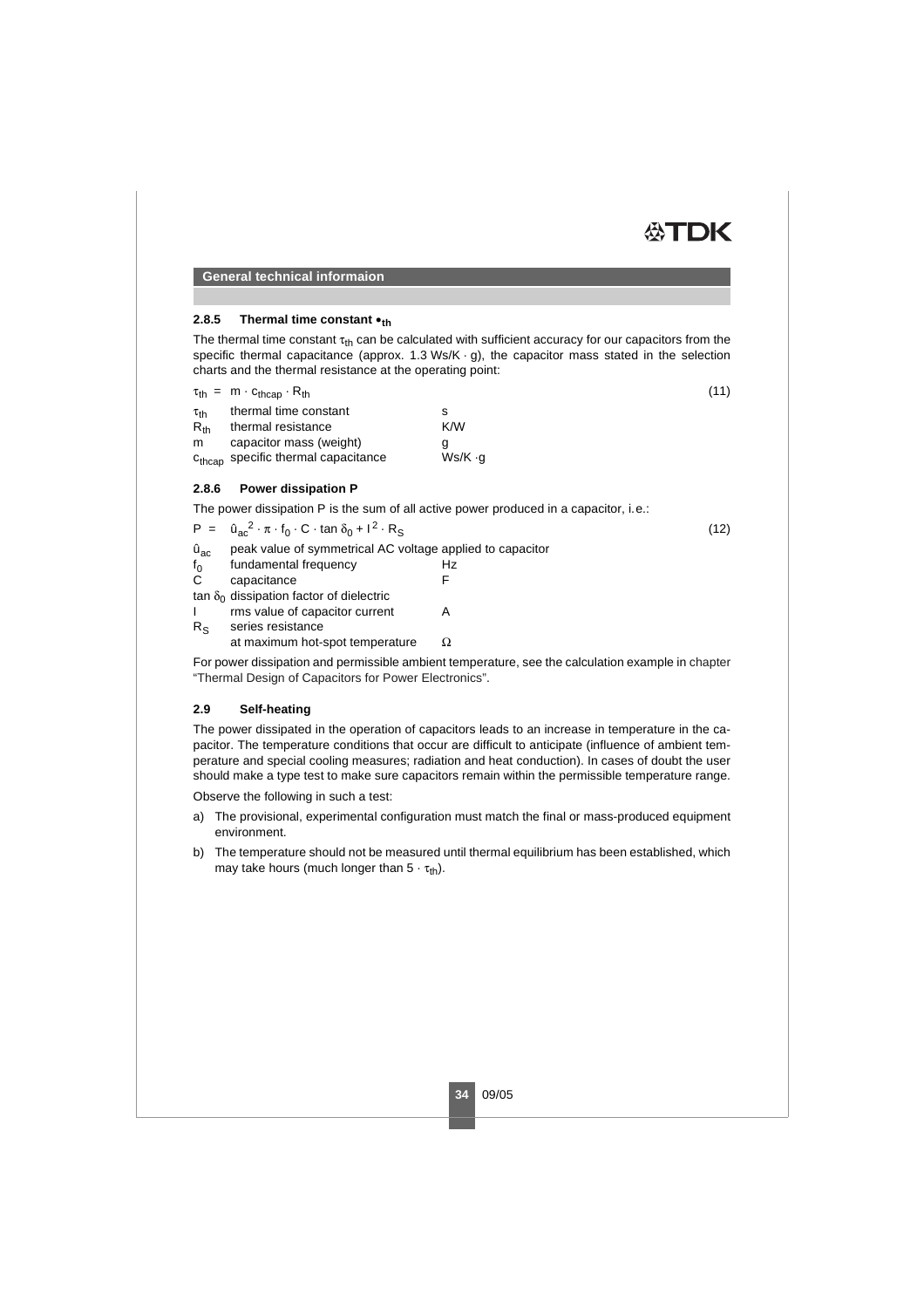

#### **3 Operating modes**

## **3.1 Continuous operation (co)**

Time of operation ( $>> 5 \cdot \tau_{th}$ ) until the capacitor is at thermal equilibrium for most of the time.

## **3.2 Intermittent operation (io)**

Periods of operation alternate – usually in a regular sequence of identical pulses – with pauses in which the capacitor is off load. The pauses can be so short that the capacitor does not cool down to the temperature of the surrounding coolant.

The sum of on time and off time is called cycle duration.

The ratio of on time to cycle duration is the duty factor. This is stated in percent of the cycle duration.

#### **3.3 Short-term operation (sto)**

In short-term operation the on time is so short  $(< 5 \cdot \tau_{\text{th}})$  that the capacitor will **not** reach thermal equilibrium. The pause in which no voltage is applied to the capacitor is so long that it practically cools down to the temperature of the coolant.

For pure DC voltage only the duration of voltage load is considered. For certain individual models (DC capacitors) the voltage for short-term operation is also stated in this data book.

## **4 Safety**

The technical and constructional measures implemented in power capacitors from EPCOS guarantee extremely high standards of safety.

These standards are in part due to a special burst chamber in which exceptional fault occurrences can be simulated at high levels of power so that the response of capacitors can be examined.

#### **4.1 Protection against electric shock**

All capacitors are subjected to a voltage test. This test is made between the terminals and the accessible case with a voltage  $U<sub>TC</sub>$  according to the requirements.

VDE 0100 requires grounding of the capacitor case. This can be done with the terminals provided for this purpose (labeled in accordance with DIN 40 011) or with a metal clamp [\(section 10.5](#page-17-0) "Grounding").

#### **4.2 Safety in case of overload and failure**

Many capacitor designs are equipped with an overpressure disconnector (see data sheets). This prevents the capacitor from bursting if the pressure inside it becomes too high through overloading or at the end of its service life.

The excess internal pressure either expands the folded crimps on the aluminum case or pushes the bottom of the case outwards.

The disconnector is separated at its break point and the current to the windings in the capacitor is interrupted.

To ensure correct operation of the overpressure disconnector, observe the mounting instructions on [page 39.](#page-16-0)

**35** 09/05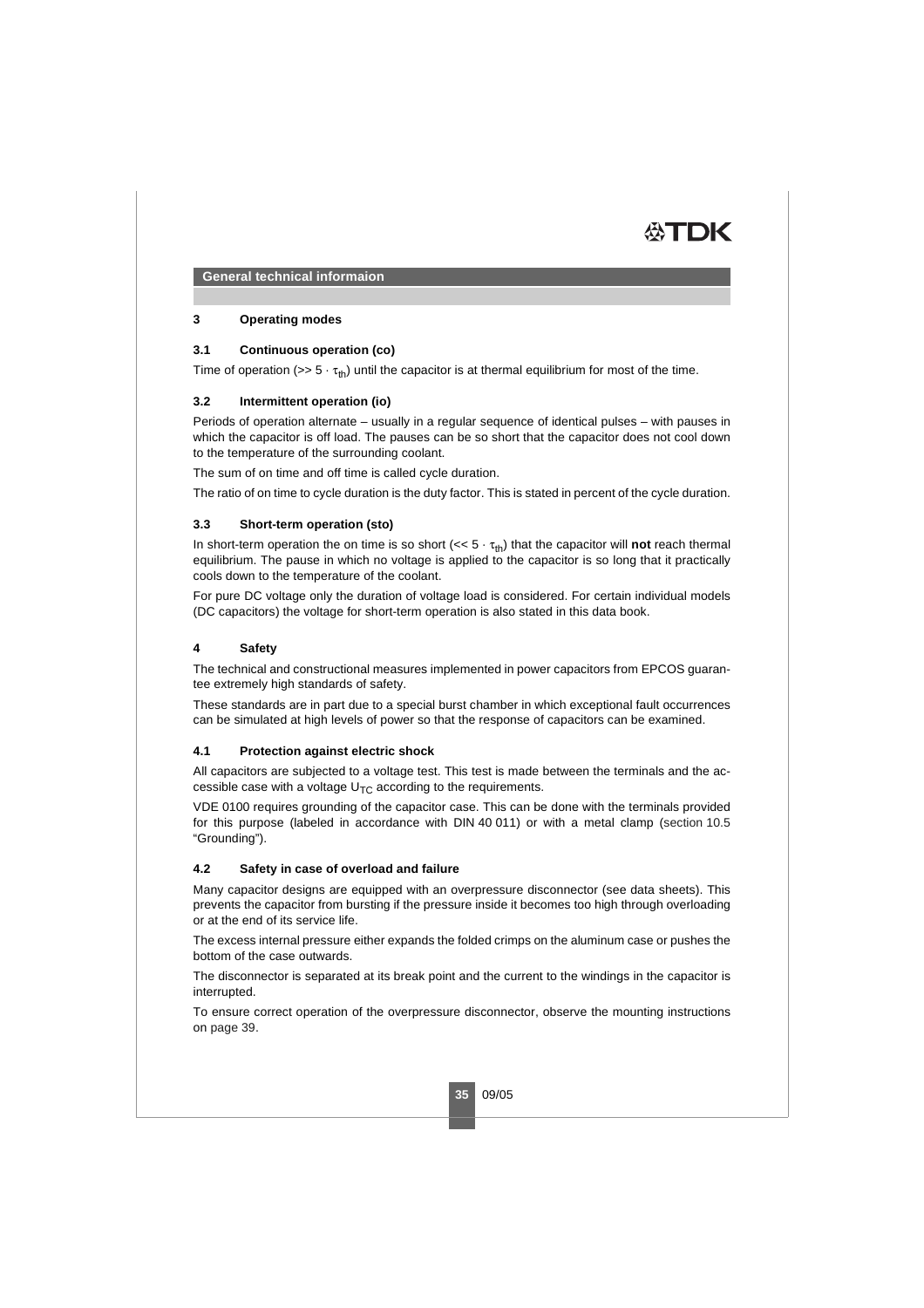

#### **5 Climatic stress**

The following definitions apply to power capacitors according to IEC 1071. For capacitors for power factor correction refer to page 297.

# **5.1 Temperature and cooling**

#### Ambient temperature  $T_A$

The ambient temperature T<sub>A</sub> is measured at 10 cm distance and at  $\frac{2}{3}$  of the case height of the capacitor.

## Operating temperature  $T_C$

The temperature of the hottest point on the case of the capacitor in thermal equilibrium.

Lowest operating temperature  $T_{min}$ 

The lowest temperature at which the capacitor may be energized.

## Maximum operating temperature  $T_{\text{max}}$

The highest temperature of the case at which the capacitor may be operated.

#### Test temperature  $T_{test}$

The uniform temperature of all parts of a capacitor.

#### Hot-spot temperature  $T_{hs}$

The zone with the highest temperature occurring in a capacitor is called the hot spot.

#### Maximum hot-spot temperature  $T_{HS}$

This is the maximum permissible hot-spot temperature for a particular capacitor type. MP and MKK capacitors:  $T_{\text{HS}} = 70 \text{ °C}$ <br>MKV and MPK capacitors:  $T_{\text{HS}} = 85 \text{ °C}$ MKV and MPK capacitors:

#### Steady-state condition

Thermal equilibrium attained by the capacitor at constant output and at constant cooling-air temperature.

#### Storage and transport temperature  $T_{sta}$

Storage and transport temperatures are temperatures outside the operating-temperature range at which a capacitor is not operational but does not suffer lasting damage. Capacitors are only subjected to transport temperatures temporarily.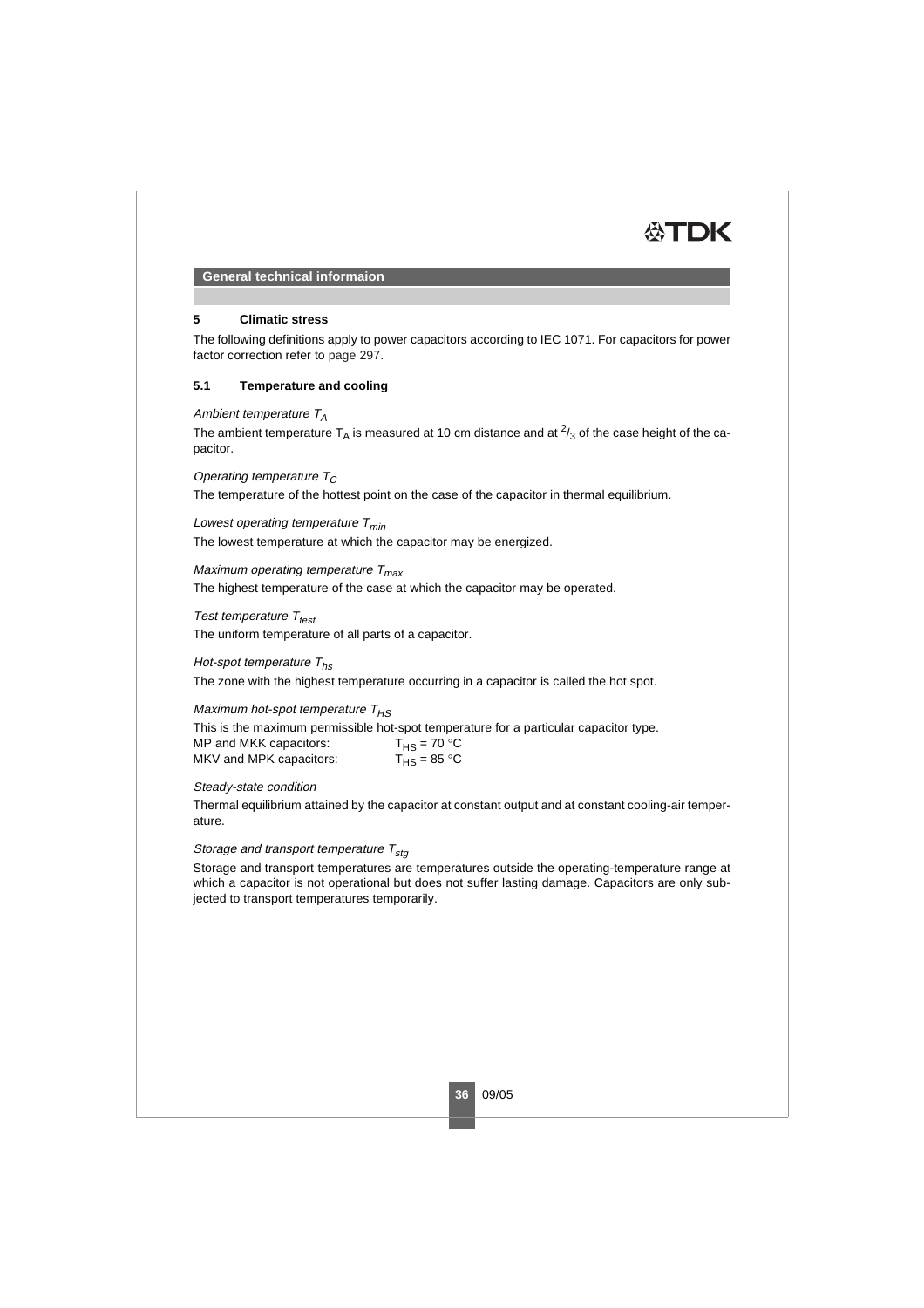

### Natural cooling

The capacitor is cooled by natural movement of the air and by heat emission.

## Forced cooling

The capacitor is cooled by forced ventilation of its environment.

## **Note:**

The figures  $T_{sta}$ ,  $T_{min}$  and  $T_{max}$  are stated for the individual models and in the data sheets. The permissible ambient temperature  $\Theta_A$  as a function of total power dissipation should be taken from the diagrams (see individual data sheets).

# **5.2 Climatic category to IEC 68**

The climatic category (test category) is stated in accordance with IEC 68, part 1 by three groups of numbers separated by slashes.

| Example:   | 40/070/56                                                                                                                                                   |
|------------|-------------------------------------------------------------------------------------------------------------------------------------------------------------|
| 1st group: | Lower category temperature $T_{\text{min}}$ as test temperature for test Aa (cold)<br>to IEC 68, part 2-1                                                   |
| 2nd group: | Upper category temperature $T_{\text{max}}$ as test temperature for test Ba (dry heat)<br>to IEC 68, part 2-2                                               |
| 3rd group: | Number of days as duration for test Ca (damp heat, steady state) to IEC 68, part 2-3<br>at (93 + 2 / - 3) % relative humidity and 40 °C ambient temperature |

# **6 Mechanical stress**

The following definitions apply to power capacitors according to IEC 1071. For capacitors for power factor correction refer to page 297.

# **6.1 Mechanical robustness of terminals**

The terminals satisfy the following test conditions to IEC 68, part 2-21:

| Tensile strength                               | test Ua $(20 N)$                                                                            |
|------------------------------------------------|---------------------------------------------------------------------------------------------|
| Bending strength                               | test Ub<br>two bends in opposite directions<br>- for tab connectors<br>- for terminal bolts |
| <b>Torsional strength</b><br>of axial leads    | test Uc; severity 2 (two rotations)                                                         |
| <b>Torsional strength</b><br>of threaded bolts | test Ud                                                                                     |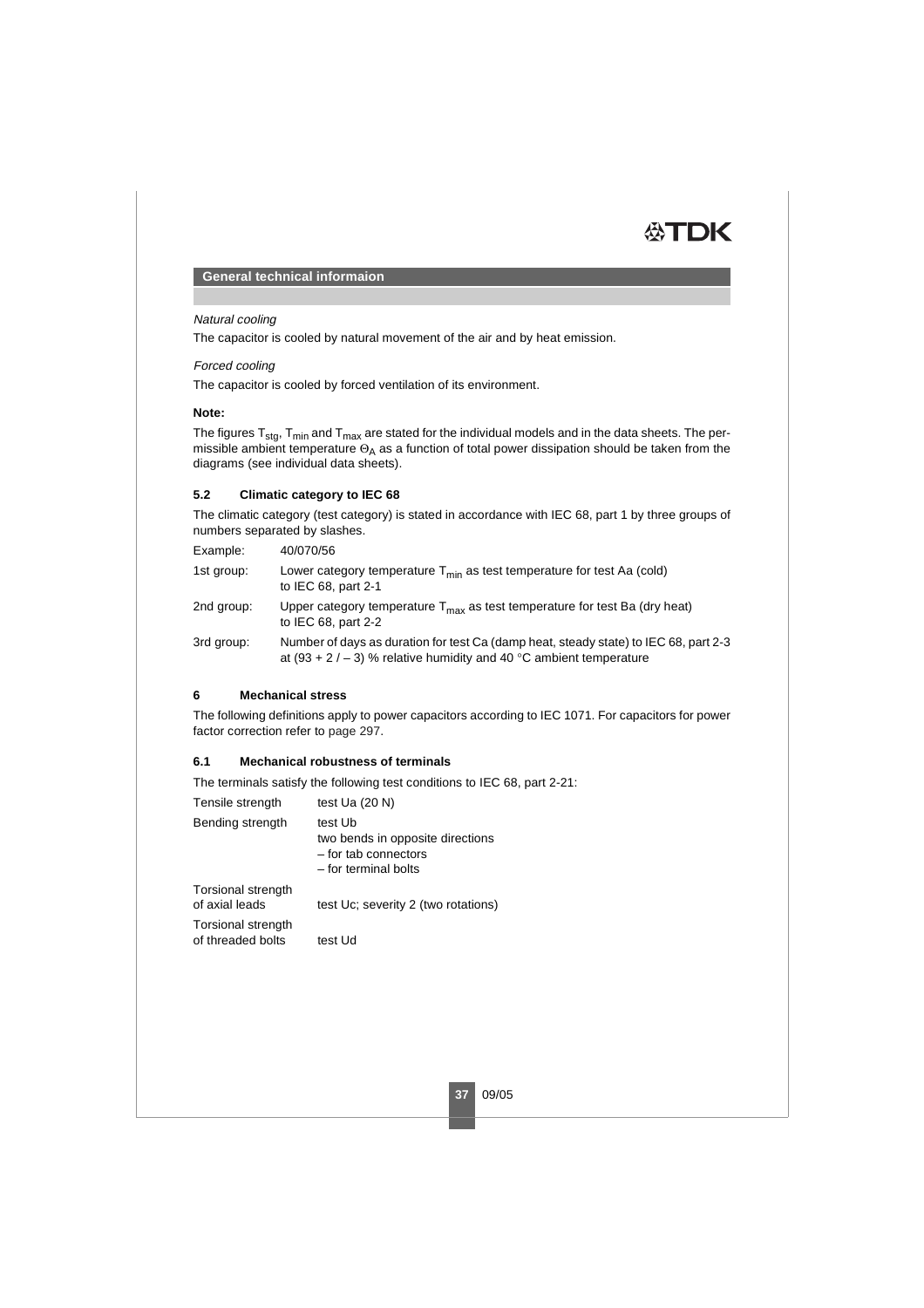

#### **6.2 Vibration resistance**

The resistance to vibration of capacitors with diameters of ≤ 60 mm and heights of ≤ 160 mm corresponds to IEC 68, part 2-6.

The following conditions are satisfied (figures for larger capacitors upon enquiry):

Test duration<br>
Frequency range  $10...55$  Hz Frequency range Displacement amplitude  $\left.\rule{0pt}{13pt}\right\}$  corresponding to max. 98,1 m/s<sup>2</sup> or 10  $g$ 

These figures apply to the capacitor alone.

Because the fixing and the terminals may influence the vibration properties, it is necessary to check stability when a capacitor is built in and exposed to vibration.

Irrespective of this, you are advised not to locate capacitors where vibration amplitude reaches its maximum in strongly vibrating appliances.

#### **6.3 Shock testing**

This is carried out in accordance with IEC 68, part 2-27: test Ea. Figures on request.

The figures are dependent on the size and mass of a capacitor. The maximum figures for small capacitors, for instance, are about 30 g.

#### **7 Low air pressure**

The following definitions apply to power capacitors according to IEC 1071. For capacitors for power factor correction refer to page 297.

#### Shelf life at low air pressure

Capacitors of humidity  $\leq$  95 %: max. altitude 20000 m = approx. 40 hP Capacitors of humditiy  $\leq 75$  %: max. altitude 8500 m = approx. 300 hP

#### Operation at low air pressure

To IEC 68, part 2-13: test M (figures on request).

#### **8 Labeling of capacitors**

The following example illustrates how a capacitor is labeled.

Manufacturer (manufacturer's logo) **EPCOS B25832-C6106-K009** Ordering code Version, rated capacitance, tolerance, SH (self healing) MKV  $10 \text{ uF} \pm 10 \text{ % }$  SH Rated voltage, overpressure disconnector  $U_{\text{N}}$  = AC 930 V  $+$ Insulation voltage, T<sub>min</sub> ... T<sub>max</sub>  $U_i$  = AC 850 V – 25 ... + 85 °C – IEC standard IEC 1071-1 Non PCB Germany Note, country of origin 03.98 - Month/year of manufacture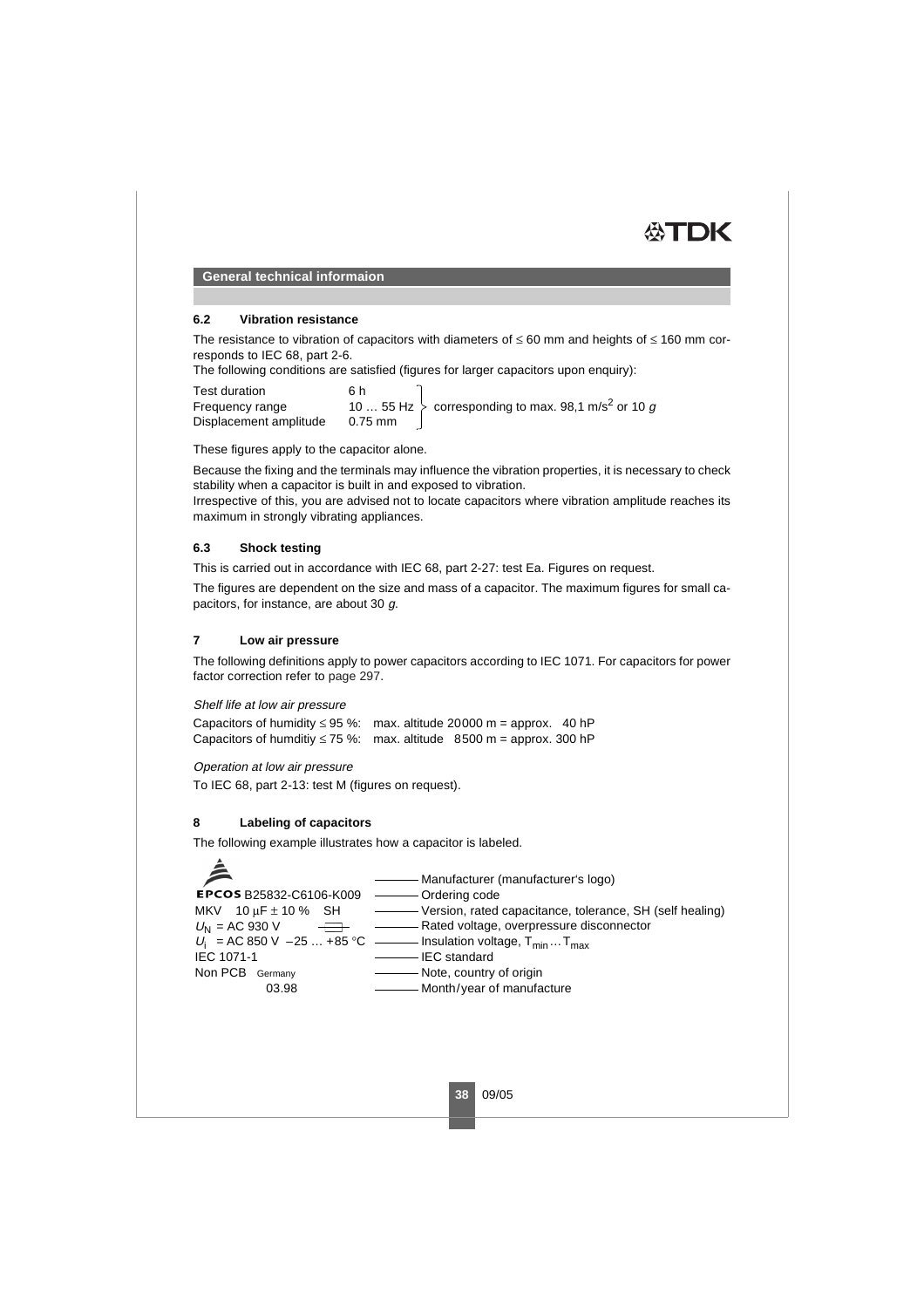

#### **9 Delivery and packing**

In the packing of products, EPCOS naturally supports the needs of protection of the environment. In other words:

- use of packaging made of environmentally compatible materials,
- reduction of packaging to the necessary minimum.

We have implemented the following measures to ensure compliance with regulations governing the handling and disposal of commercial waste:

- Use of Euro pallets.
- Securing of pallets by straps and edge guards of environment-friendly plastic (PE or PP). Stretch and shrink film (PE) are used.
- Shipping cartons are identified by the RESY symbol.
- Separating layers for pallets and cartons are primarily of paper or cardboard.
- Filler material consists of paper.
- Shipping cartons are sealed with recycled paper adhesive tape to ensure material of the same kind for disposal.
- We take our packaging back (especially product-specific packaging made of plastic). Nevertheless we request our customers to deliver cardboard products, corrugated board, paper, etc. to recycling or disposal operators in order to avoid unnecessary transport of empty packaging.

#### <span id="page-16-0"></span>**10 Mounting instructions**

#### **10.1 Overpressure disconnector**

When mounting capacitors with overpressure disconnectors, make sure that the elastic elements of the fuse are not impeded.

This means:

- The connecting leads must be sufficiently elastic.
- There must be enough space left for expansion above the terminals of aluminum-cased capacitors (stated for the individual type).
- The folded crimps must not be held by retaining clamps.
- The elastic bottom of capacitors in round steel cases must be free to move.

## **10.2 Mounting position**

Capacitors will usually be mounted upright, i.e. terminals on top. But the following exceptions to the rule are possible:

- Capacitors in aluminum cases with voltage ratings up to 1400 V and capacitors in rectangular steel cases may also be positioned horizontally.
- At higher voltages or for capacitors in round steel cases, horizontal positioning is also permissible. But consult the manufacturer first.
- Axial capacitors in fully insulated cases (type B25856) can be mounted in any position.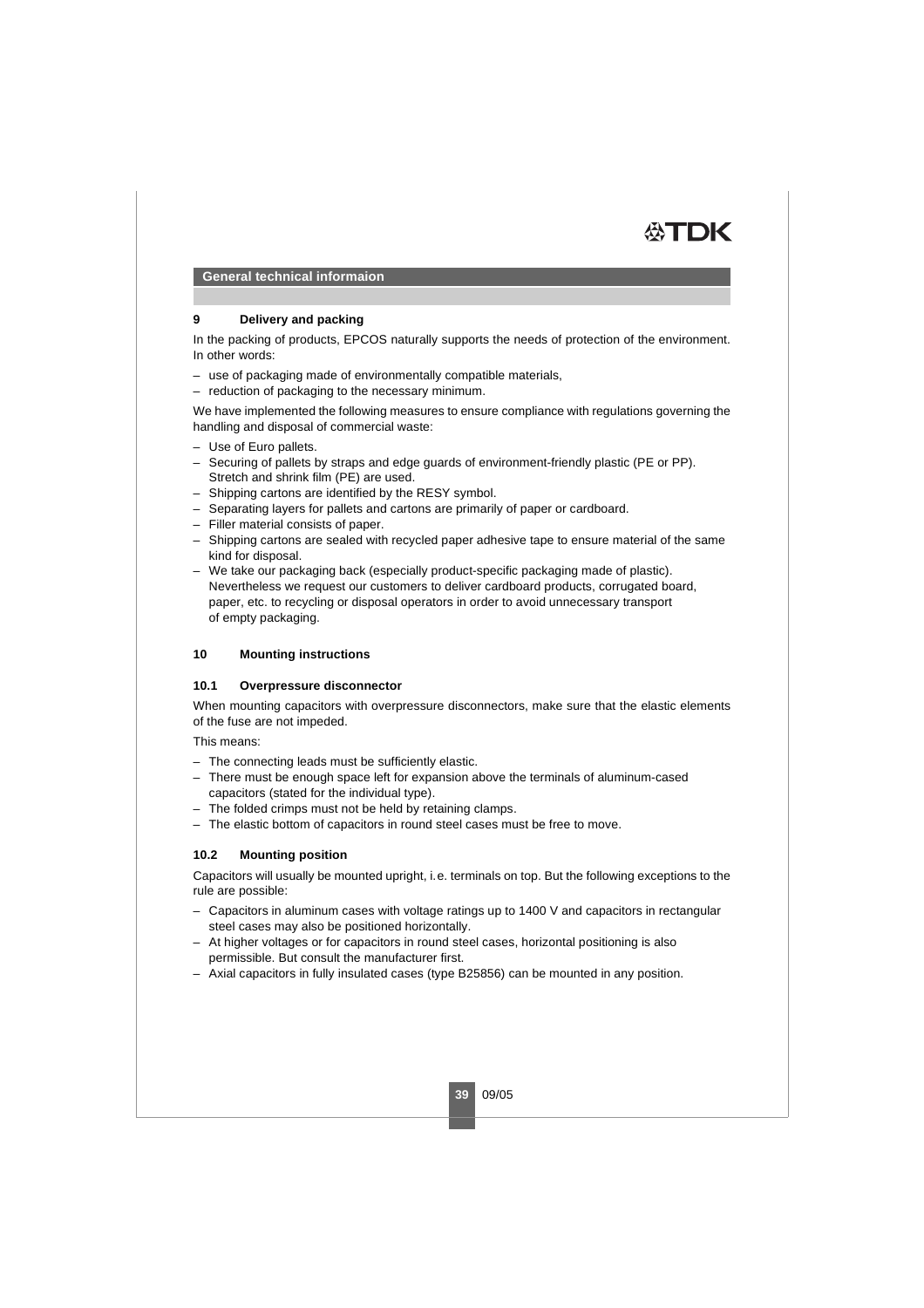

### **10.3 Mounting**

The threaded bolt on the bottom of aluminum cases with a diameter of  $\leq 60$  mm and a height of ≤ 160 mm may be used for attachment if vibration stress does not exceed 5 g. For larger dimensions and vibration of  $>$  5  $q$ , the capacitors should be mounted by clamps, rings, etc. The EPCOS selection of mounting accessories is shown in the chapter "Mounting parts".

Mounting with threaded bolt:

| Threaded bolt   | Mounting hole   | Maximum torque |
|-----------------|-----------------|----------------|
| M8              | $10 \text{ mm}$ | 4 Nm           |
| M <sub>12</sub> | $14 \text{ mm}$ | 10 Nm          |

## **10.4 Terminals**

For terminal bolt and nut tightening torques, refer to the individual data sheets.

The terminal torque must not act upon the ceramic. So the lead should be locked between two nuts.

## **10.4.1 Minimum terminal connection cross-sections in accordance with VDE / DIN 0100 part 523 and 430, group 2.**

For the electrical terminals on ceramic lead-throughs only flexible leads should be used so that these lead-throughs are guarded against mechanical stress.

The outer leads to the capacitor should be dimensioned so that no heat is conducted into the component. You are advised to scale these leads so that heat is conducted away from capacitor terminals.

| Rated current (A) | Nom. cross-section (mm <sup>2</sup> ) |
|-------------------|---------------------------------------|
| 12                | 0.75                                  |
| 15                | 1                                     |
| 18                | 1.5                                   |
| 26                | 2.5                                   |
| 34                | 4                                     |
| 44                | 6                                     |
| 61                | 10                                    |
| 82                | 16                                    |
| 108               | 25                                    |
| 135               | 35                                    |
| 168               | 50                                    |
| 207               | 70                                    |
| 250               | 95                                    |

Multicore leads (copper)

# <span id="page-17-0"></span>**10.5 Grounding**

Either a threaded bolt or a strap serves for grounding to VDE 0100. Grounding is omitted for singlepole and fully insulated capacitors. The layer of varnish beneath the clamp should be removed when grounding with a metal clamp.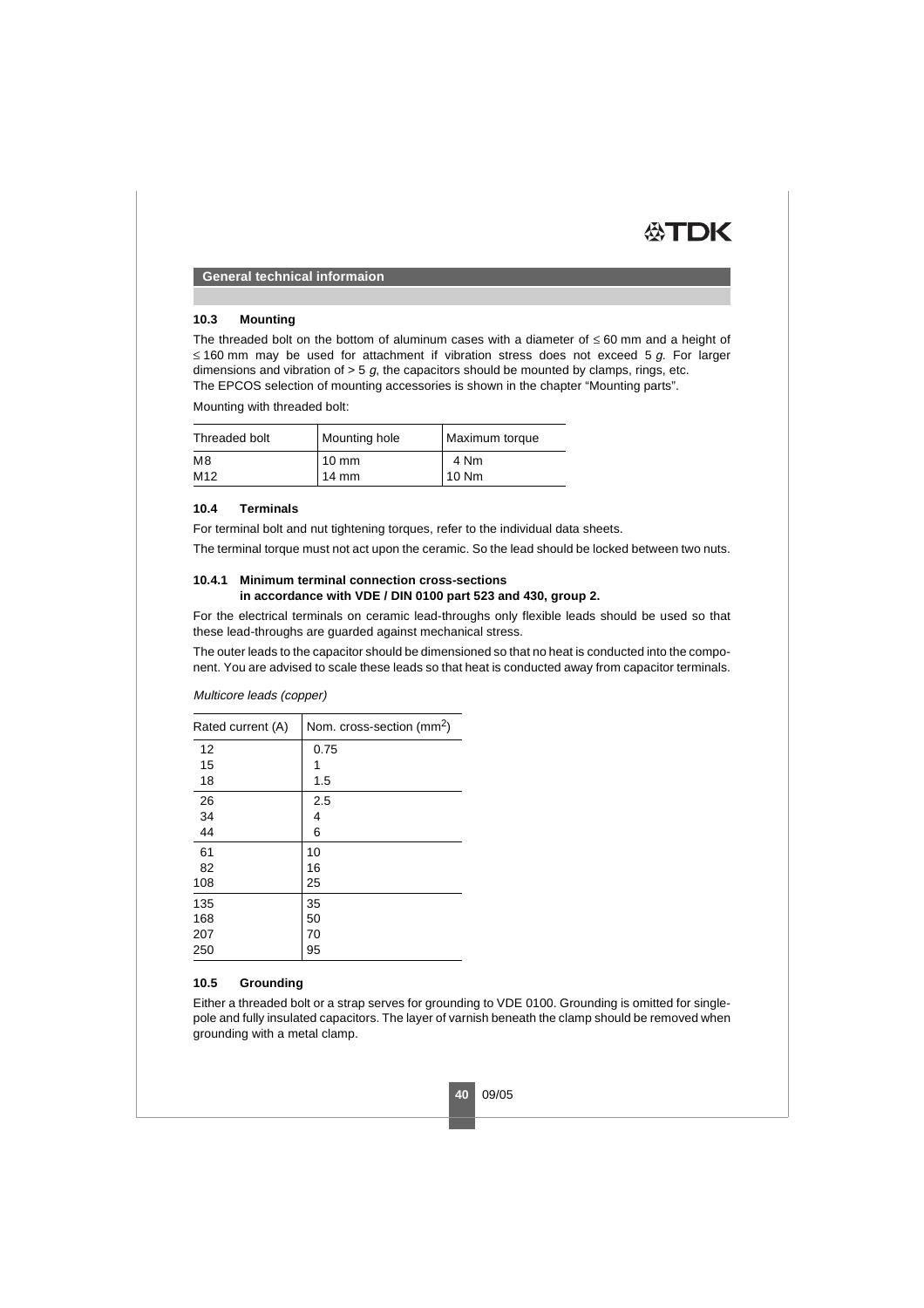

### **10.6 Safety precautions**

Observe appropriate safety precautions in use (self-recharging phenomena and the high energy contained in capacitors).

## **10.7 Positioning**

Within high-power inverter circuits the capacitors usually produce the smallest portion of the total losses, and the permissible operating temperatures are low compared to power semiconductors and resistors.

A GTO chopper drive for local rail traffic can be taken as an example to illustrate the loss components (clock frequency: 250 Hz, rms current: 600 A).

Capacitors  $(6 \times 40 \text{ }\mu\text{F})$  losses approx. 100 W Snubber resistor losses approx. 1000 W<br>Semiconductor losses approx. 1200 W losses approx. 1200 W



Bild 10

Portions of heat to be dissipated of GTO chopper drive for local rail traffic

The example shows losses in a ratio of 1 : 10 : 12.

So, to make the best possible use of capacitors, technically and economically, it is advisable to supply cooling air to them first. This means that the capacitors can sustain a correspondingly higher load, and the following components will be located in an air flow that is only slightly warmed.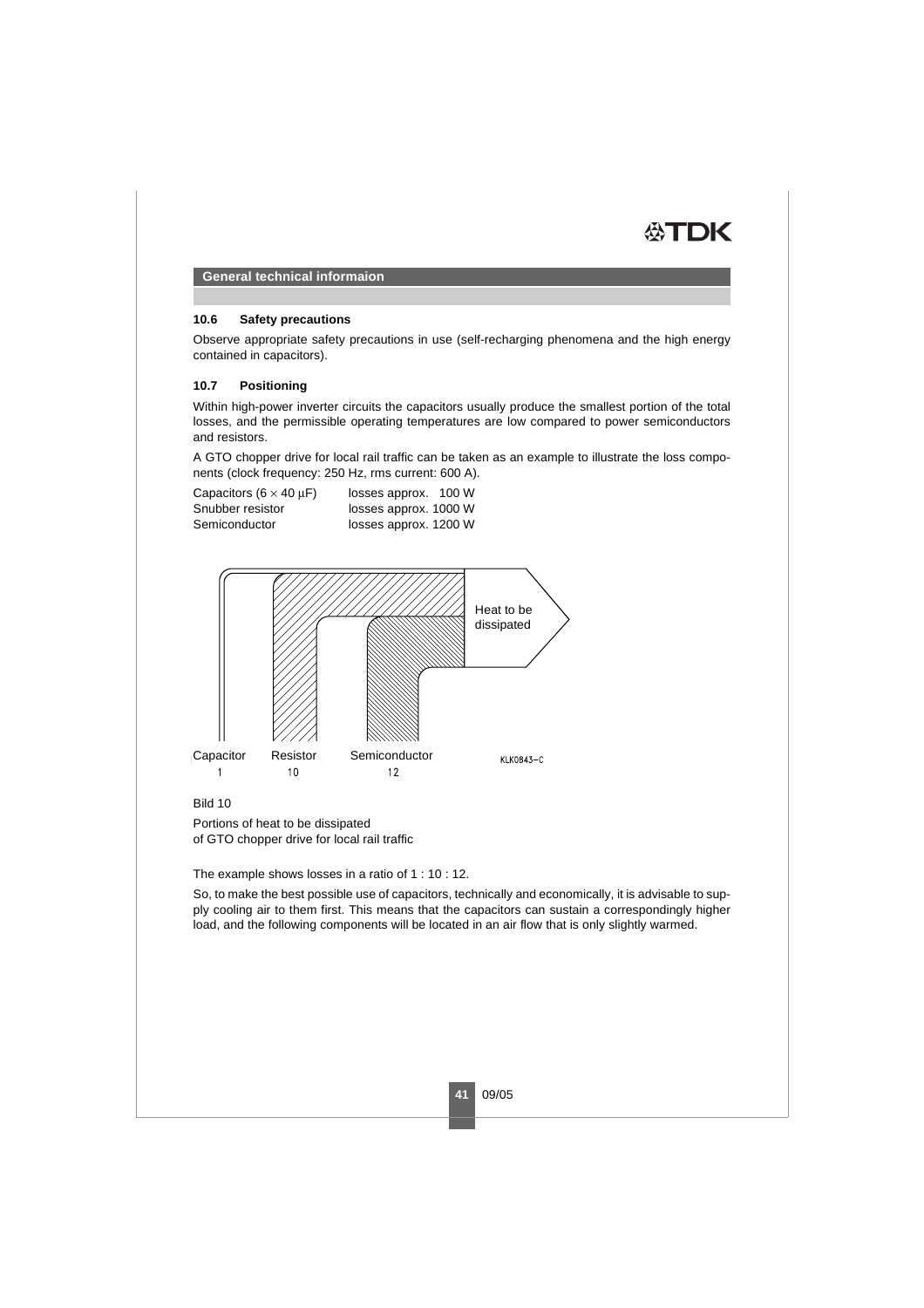

#### **10.8 Soldering conditions**

S+M capacitors satisfy the following test conditions to IEC 68, part 2-20:

| Solderability:   | $(275 \pm 10)$ °C, $(2 \pm 0.5)$ s |
|------------------|------------------------------------|
| Heat resistance: | $(350 \pm 10)$ °C, 5 s             |

When soldering the terminals, make sure the capacitors are not damaged through excessive heat.

This means:

- Lead wires with a cross-section of  $> 1.5$  mm<sup>2</sup> should not be soldered but clamped (soldering would require too much heat).
- Do not solder at spots where heat concentrates (see [figure 11](#page-19-1)), otherwise there is a risk that the solder joint of the tags melts.



<span id="page-19-1"></span>KLK1353-T

#### <span id="page-19-0"></span>**11 End of use and disposal**

The materials used in capacitors for power electronics from EPCOS do not exceed the limits for chemical substances specified in the following national regulations:

- chemicals prohibition regulation,
- CFC halogen prohibition regulation.

Our capacitors for power electronics contain no means of impregnation with PCB. Refer to [section 1.4](#page-2-0) for further details of the means of impregnation used.

Capacitors without PCB for power electronics are not explicitly mentioned in the waste qualification regulations. From this it could be deduced that they do not have to be disposed of as "waste requiring special supervision".

Because of our special commitment to and responsibility for the environment, we ask you to take every care when disposing of capacitors. We recommend that you drain the impregnation oil out of the capacitor and send it to an oil refuse depot. The emptied capacitor can then be disposed of as a grease and oil soiled item of apparatur. In any case it is advisable to consult a waste disposal facility and to find out abaout the applicable regulations in force.

**42** 09/05